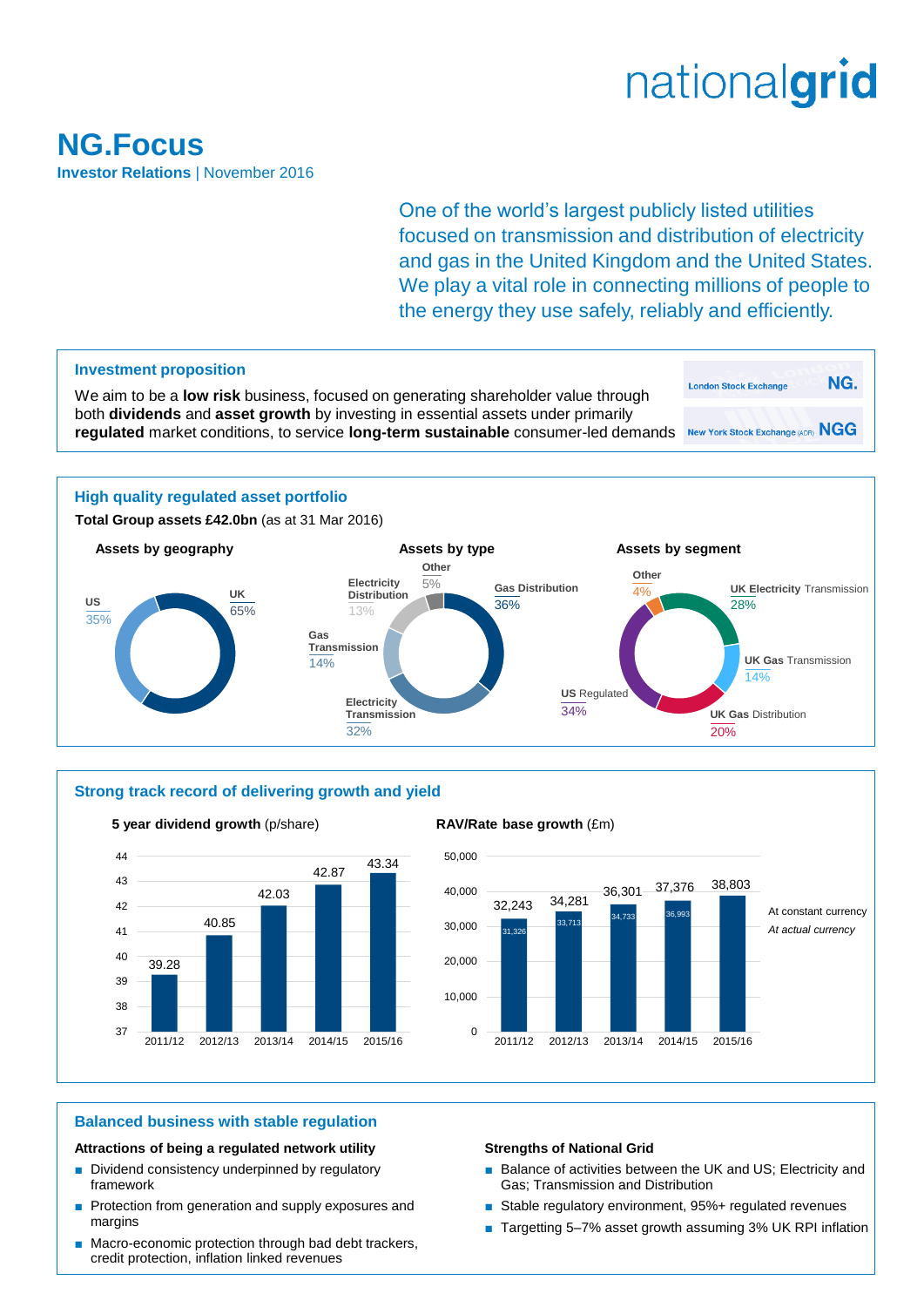### **Key measures to deliver shareholder value**

### **Value added** 2015/16

Captures total return per share created on an operational basis



### **Asset and dividend growth drive shareholder value**



### **Growth return on equity** (RoE)



### **Total shareholder return (TSR)**

Core regulated asset growth, dividend and A- credit ratings Decisions to enhance TSR through:



#### **UK RAV US Rate base - = + Total RAV/Rate base + = + =** £**25.4**bn £**12.0**bn\* £**37.4**bn £**26.1**bn £**12.7**bn £**38.8**bn **=**

\* At constant currency Other assets and invested capital £**3.2**bn

### **Strong balance sheet enables growth and a secure dividend**

**UK Electricity** Transmission

**UK Gas** Transmission

**UK Gas** Distribution

 $\overline{f1.084m}$ 

£186m

### **Appropriate mix of debt and equity financing**

US Regulated **200 COVID-1999** 

**Other & JV** 

£271m

£1,856m

2015/16

- $\blacksquare$  ~60/40 debt to equity split, in-line with regulatory assumption
- Appropriate level of debt funding for strong credit ratings
- Retained cash flow (RCF) to net debt above 9%
- Strong single A credit rating for UK operating companies and majority of US operating companies; NG plc rated BBB+
- Scrip dividend and share buyback provides flexibility for growth while minimising share dilution
- Global treasury operations deliver financing benefits

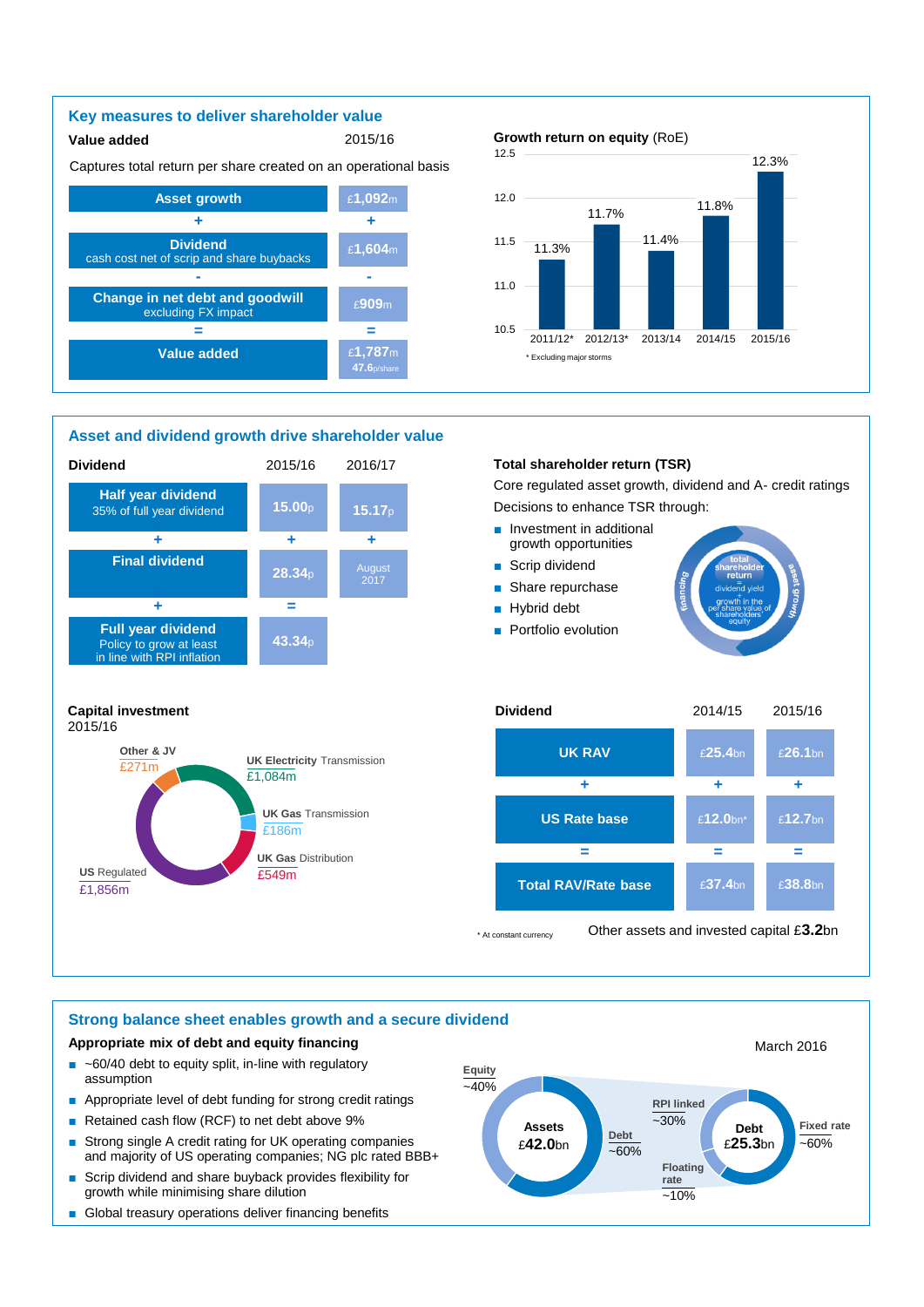### **Strong operational and financial performance in 2015/16**



| <b>Group</b><br>performance | <b>Operating profit</b> | <b>EPS</b>      | <b>Return on equity</b> | <b>Total Group assets</b> |
|-----------------------------|-------------------------|-----------------|-------------------------|---------------------------|
|                             | £4.1 <sub>bn</sub>      | .5 <sub>b</sub> | 12.3%                   | £42.0bn                   |